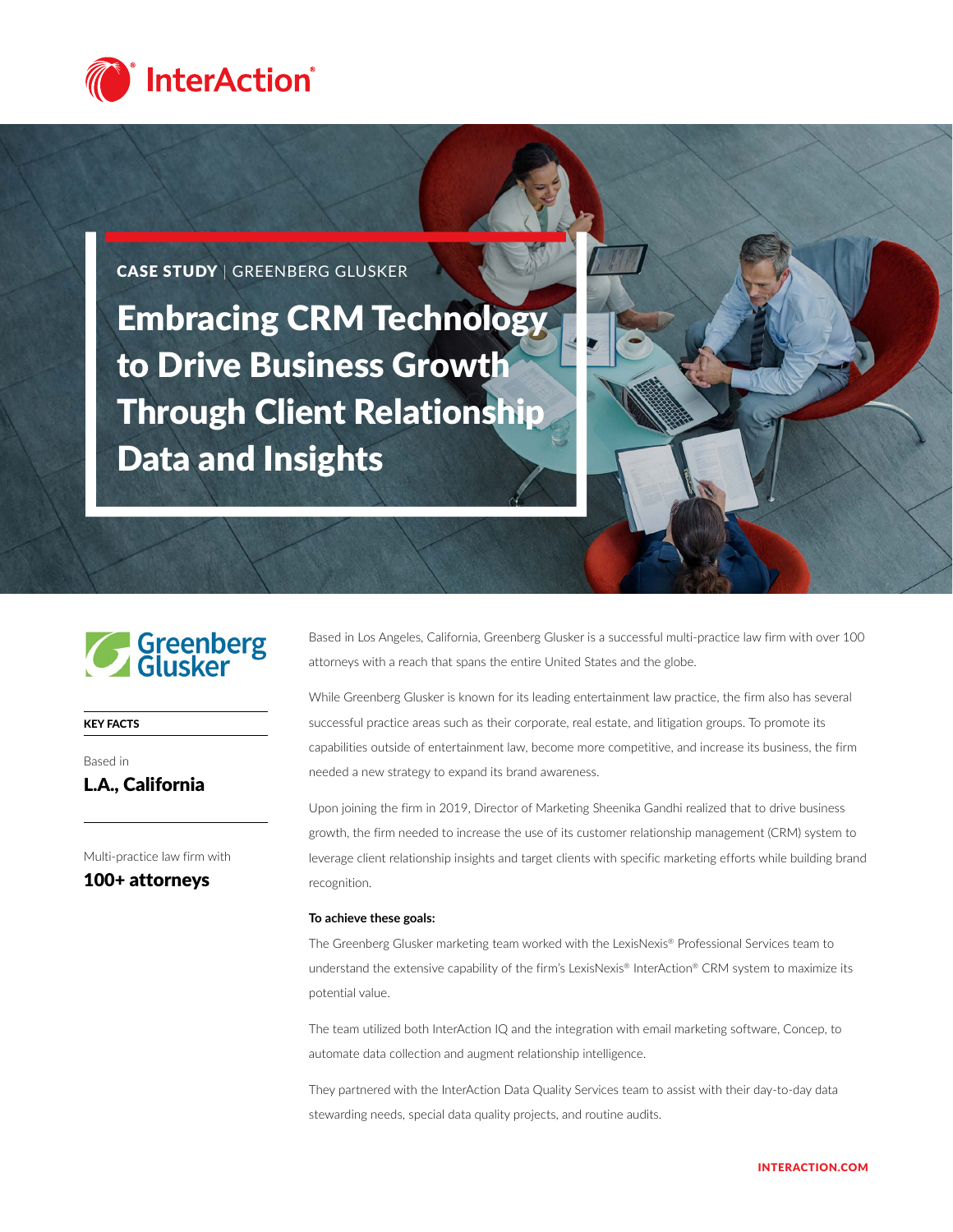# **Challenges**

## **Targeting key clients, referral sources, and markets effectively**

Without the ability to target key clients, referral sources, and markets with the right content that would generate interest and establish credibility, Greenberg Glusker couldn't reach the audience they desired.

## **Leveraging strong relationships to bring in new business**

Because of poor data quality, contact data at Greenberg Glusker was missing information, out of date, and there were duplicate contacts—all of which hindered marketing effectiveness.

# **Maintaining high-quality CRM data**

At the firm, attorneys, secretaries, and marketing staff did not have standard processes to update contact data, enter details when a new contact was opened, or log other pertinent client relationship information.

# **Solutions**

# **Restructure the CRM back-end to align with the firm's business development strategy**

To target the firm's marketing efforts more efficiently, Greenberg Glusker performed a top-to-bottom evaluation of the firm's InterAction database. During this process, the following system changes were made:

- Old mailing lists and contact types were archived or deleted
- Contacts with no existing attorney relationships were purged
- Contact Types, Marketing Lists (with Sponsorship), and Activity Types were reorganized and renamed to match the firm's current business development activities
- The Data Change Management inbox was eased so assistants would feel empowered to make updates without having to wait for a data steward to approve a change

Several processes were also improved, including:

- Sending bounce-back reports to the Data Quality Services team to research and update outdated contacts
- Assigning the responsibility to enter new client information to assistants as soon as they completed a new client intake form.

# **Engage InterAction IQ to simplify and automate data collection and maintenance**

By engaging InterAction IQ, Greenberg Glusker could passively update contact information using email signatures, as well as fill in any gaps in contact records. InterAction IQ also identified relationships and engagement strength to help uncover business development possibilities and help identify where to target marketing efforts.

# **Utilize InterAction Data Quality Services**

Sheenika said, "The InterAction Data Quality Services team is an extension of our team, and [they] saved us a lot of time with data stewardship services, processing data updates, and reviewing email bounce-backs, which helps ensure the quality of our contact data. For us, it is a very cost-effective and reliable option."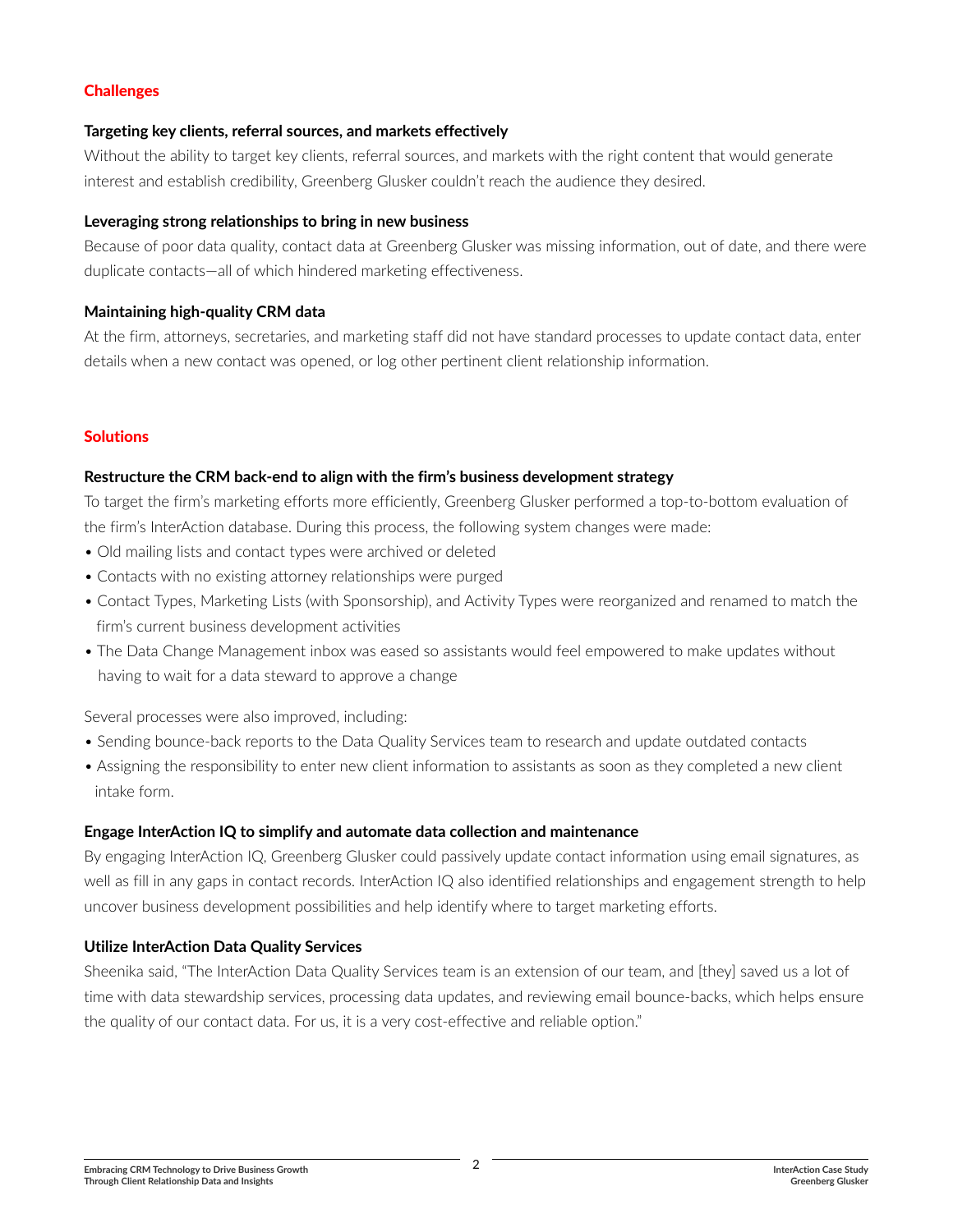# **Fully understand the features, functions, and capabilities of InterAction**

Greenberg Glusker had used InterAction as the firm's CRM system for over 20 years. To fully understand how InterAction could help improve business processes and drive business growth, Sheenika trained with the Professional Services team to become an InterAction power user. Having an in-depth knowledge of InterAction allowed her to speak in detail about the capabilities and benefits of InterAction, building trust from attorneys and other prospective users in the firm. She also met with her Client Advisor every month with a set agenda focused on improving the quality of the data and higher level of engagement from the attorneys and assistants.

# **Build trust to engage all InterAction users**

To improve user adoption throughout the firm, Sheenika developed strong personal relationships so she could build trust and illustrate the value InterAction offered based on an individual's needs. She held frequent meetings with both attorneys and assistants to show how integrating InterAction into the firm's business development processes made their lives easier. She met attorneys where they were at in terms of their comfort levels.

Even though the firm "outlawed" spreadsheets (specifically during e-holiday card season) so that their data remained in one system, attorneys could always lean on the marketing team to do a bulk upload, sync contacts to the database, or train on how to use the system.

Attorneys were also trained to use InterAction's working lists to easily track their most important contacts and refer these to targeted lists to help them deepen relationships.

# **Results**

**The improvements in data quality, lawyer engagement, and business development processes made it possible to successfully execute Greenberg Glusker's business development strategy** to expand brand recognition as a fullservice firm.

**The marketing team can now track important business development metrics**, such as event attendees and business development meetings and activities (via submitted expense reimbursements), to help better understand the ROI from events, sponsorships, pitches, and RFPs.

**Greenberg Glusker uncovered new business opportunities** with established connections between automated email campaign activities and relationships that gauge interest and measure relationship strength.

**The firm improved market reach** with better marketing lists for its thought leadership and events. Lists are clean and accurate, and lawyers can add a contact to a list by simply clicking a link, ensuring all key contacts are included in relevant communications and events.